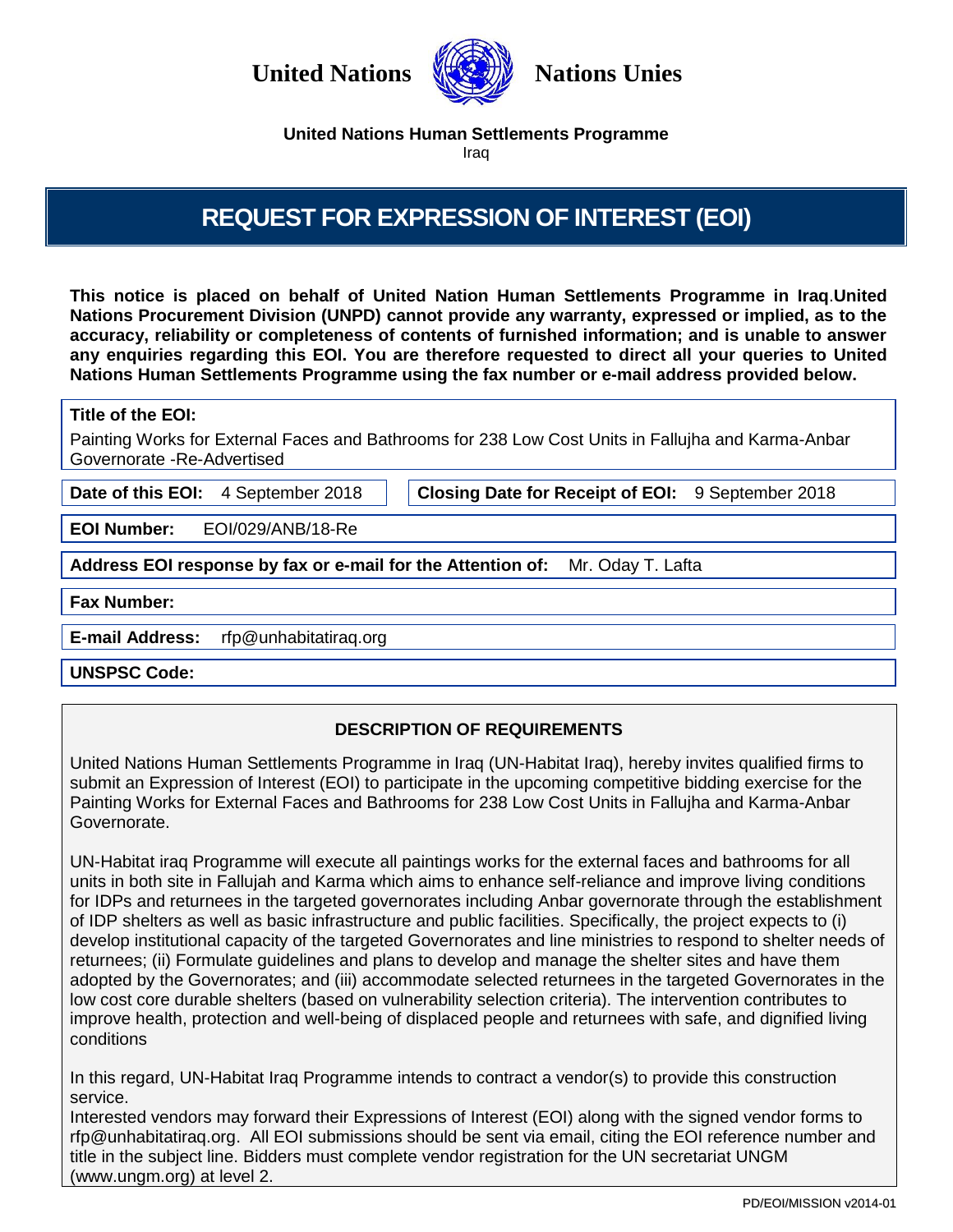UN-Habitat Iraq Programme reserves the right to change or cancel the requirement of this EOI at any time during the EOI and/or solicitation process. Thus, submitting a reply to this REOI does not automatically guarantee your company will be considered for receipt of the solicitation when issued. Only Vendors which in UN's sole discretion are deemed eligible and qualified upon completion of an objective evaluation of their EOI submissions may receive the final tender solicitation documents.

## **SPECIFIC REQUIREMENTS / INFORMATION (IF ANY)**

The main activities for this work will includes:

- 1. Painting base layer of plastic paint.
- 2. Painting with two other layer of plastic paint.

# **NOTE**

Information on tendering for the UN Procurement System is **available free of charge** at the following address:<https://www.ungm.org/Public/Notice>

Only the United Nations Global Marketplace (UNGM) has been authorised to collect a nominal fee from vendors that wish to receive automatically Procurement Notices or Expressions Of Interest. Vendors interested in this Tender Alert Service are invited to subscribe on [http://www.ungm.org](http://www.ungm.org/)

*Vendors interested in participating in the planned solicitation process should complete the Vendor Response Form of this EOI and send it via fax or email to[Error! Unknown switch argument.](#page-0-0)([Error!](#page-0-1)  [Unknown switch argument.](#page-0-1)) before the closing date set forth above.*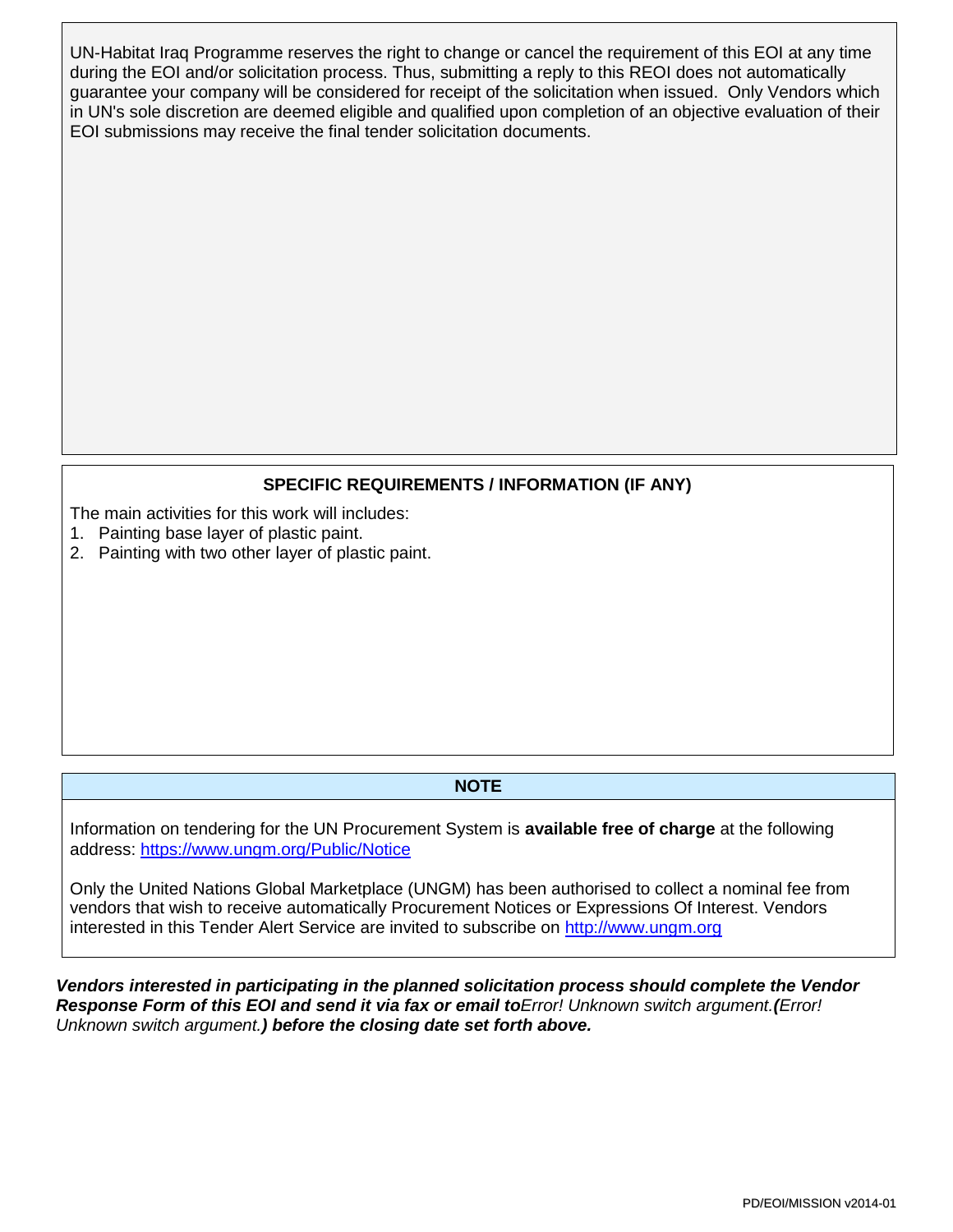# **VENDOR RESPONSE FORM**

**TO:** [Mr. Oday T. Lafta](#page-0-2) **EOI Number:** [EOI/029/ANB/18-Re](#page-0-3)

**FAX:**

**FROM:**

**SUBJECT:** [Painting Works for External Faces and Bathrooms for 238 Low Cost Units in Fallujha and](#page-0-5)  [Karma-Anbar Governorate -Re-Advertised](#page-0-5)

- **NOTICE** • Companies can only participate in solicitations of the UN Secretariat after completing their registration (free of charge) at the United Nations Global Marketplace [\(www.ungm.org\)](http://www.ungm.org/).
- As you express interest in the planned solicitation by submitting this response form, please verify and ensure that your company is registered under its **full legal** name with the **UN Secretariat** on the United Nations Global Marketplace [\(www.ungm.org\)](http://www.ungm.org/).
- We strongly recommend all companies to register at least at **Level 1** under the United Nations Secretariat prior to participating in any solicitations.

*To be completed by the Vendor (All fields marked with an '\*' are mandatory)*

### **COMPANY INFORMATION**

**Legal Company Name** (Not trade name or DBA name)**\*:**

**Company Contact \*:**

**Address \*:**

**City \*: State : State** :

**Postal Code \* :**

**Country \*:**

| <b>Phone Number *:</b>  |  |
|-------------------------|--|
| <b>Fax Number *:</b>    |  |
|                         |  |
| <b>Email Address *:</b> |  |
| <b>Company Website:</b> |  |

Wedeclare that our company fully meets the prerequisites A, B, C, D, E and F, for eligibility to register with the United Nations as outlined in the paragraph 1 of the EOI INSTRUCTIONS page.

| Signature |  | ate: |
|-----------|--|------|
|-----------|--|------|

Name and Title :